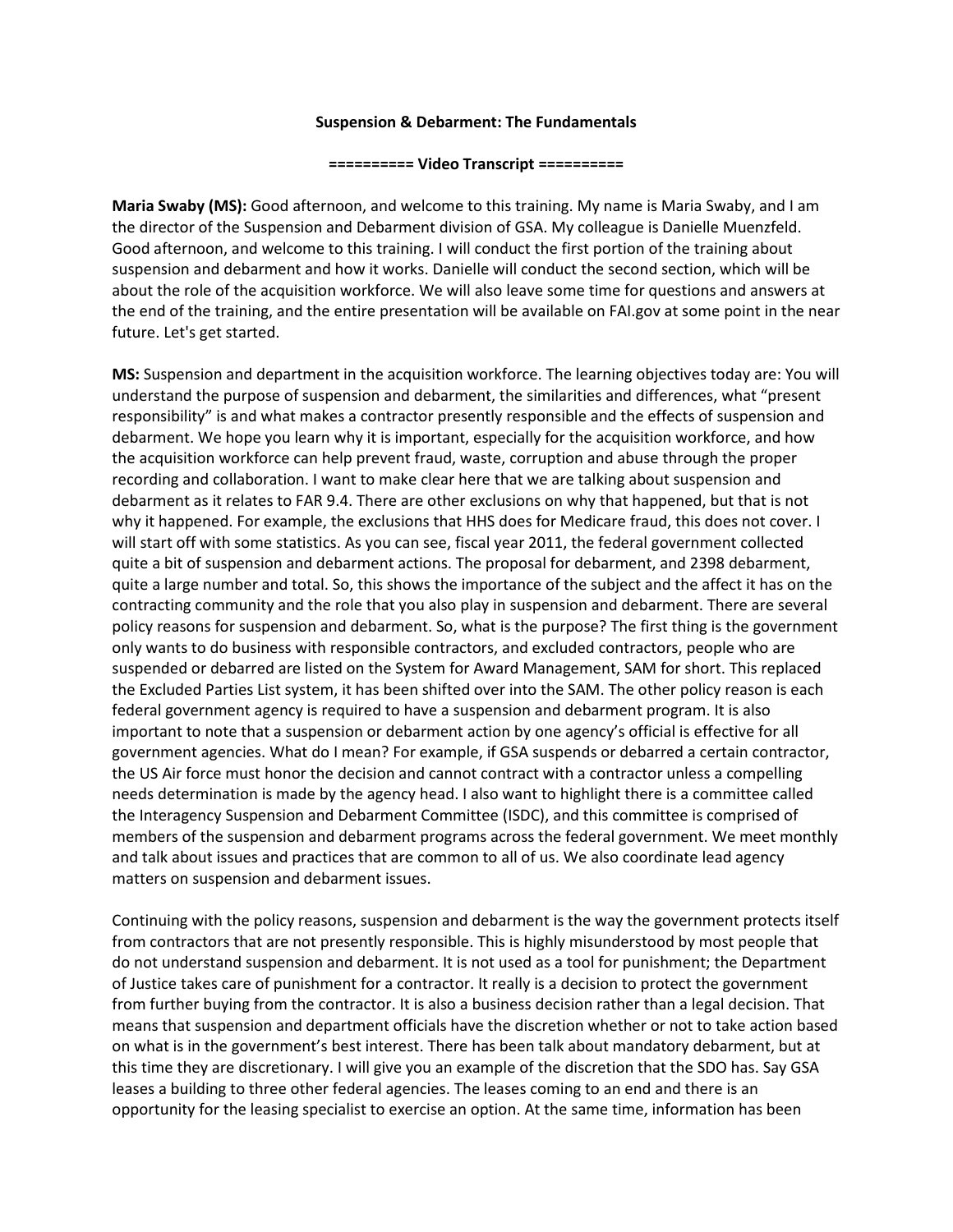found to lead him or her to believe the contractor has indulged in wrongdoing and it would be necessary to take suspension and debarment action to protect government interest. It would be problematic for the agencies renting that building if the SDO barred the contractor before they renewed the option because the agencies would be left without buildings because they can no longer contract with that contractor. So, the SDO can wait until the option is exercised and then suspend the contractor, since suspension and debarment only occurs to affect future work or contacts, or the SDO can go ahead and suspend and make a compelling needs case, and the bar the contractor. Then a decision could be made to continue to contract with the contractor, providing at least one year to procure a new space for the agencies to work in. That is an example of the discretion an SDO has in making a decision to suspend or debar.

**MS:** What is suspension and debarment as defined under FAR 9.407? I recommend everybody reads this. Suspension is defined as a temporary exclusion. It is generally used when the facts about possible wrongdoing are still being developed either through investigation or legal proceedings. There is a legal basis required in order to suspend a contractor; the SDO needs information sufficient evidence to support the belief that a particular act or wrongdoing occurred, and the standard is called "adequate evidence". Debarment is an exclusion from the federal procurement and non-procurement programs for a specific time, and it is also used when an investigation or legal proceedings have concluded. The legal basis required for a debarment is a civil judgment or a conviction, or in the absence of a court decision, evidence leading one to believe it is more probable than not that the wrongdoing actually occurred.

So, how does a contractor know if he or she has been suspended or debarred? They are notified through a notice of suspension or a notice of proposed debarment or a debarment notice. The effect of the notice is the contractor is listed immediately on sam.gov. By the time they got the notice, they would have already been on sam.gov because the day the SDO signs the notice is the day they are put on sam.gov. The suspension lasts for up to 12 months before the legal proceedings have initiated. Debarment is longer. It typically lasts three years, however that could be longer or shorter depending on the facts of the case. So, who can be suspended or debarred? The short answer is government contractors, but the definition is very broad so I will go through several scenarios so you can see what we mean by government contractors. This encompasses those companies or individuals directly involved in wrongdoing that have submitted offers for, have been awarded, or are reasonably expected to submit offers for government contracts; or, those individuals or contractors that might be expected to do business with the government as an agent or as a representative of another contractor. This is a broad definition. The phrase encompasses a whole host of possibilities and I will give you some examples. The first example is an employee, a former employee of a government contractor who actually worked with the federal government, and thus has the knowledge, skill and experience that makes him or her likely to seek employment with another government contractor. If that employee engaged in wrongdoing and no longer has that job, that person is considered an individual who reasonably may be expected to contract business with the government because they worked already for a contractor and they have the experience that is attractive. That is one example. Another example, and actually you should be interested in this because we suspend and debar former government employees, and some of them are acquisition workforce members, so it does affect the acquisition workforce directly. I will give you another example of this. There was a former high level SES official that misused his government travel card and purchased massages and expensive dinners in a hotel room for himself and his partner, all paid for on this government credit card. It is important to protect the government from such an individual, and this person, of course, lost their job, but this is the kind of person we would suspend or debarred because they have experience, knowledge and contract that would be attractive and we would want to protect the government from doing business with people such as this individual.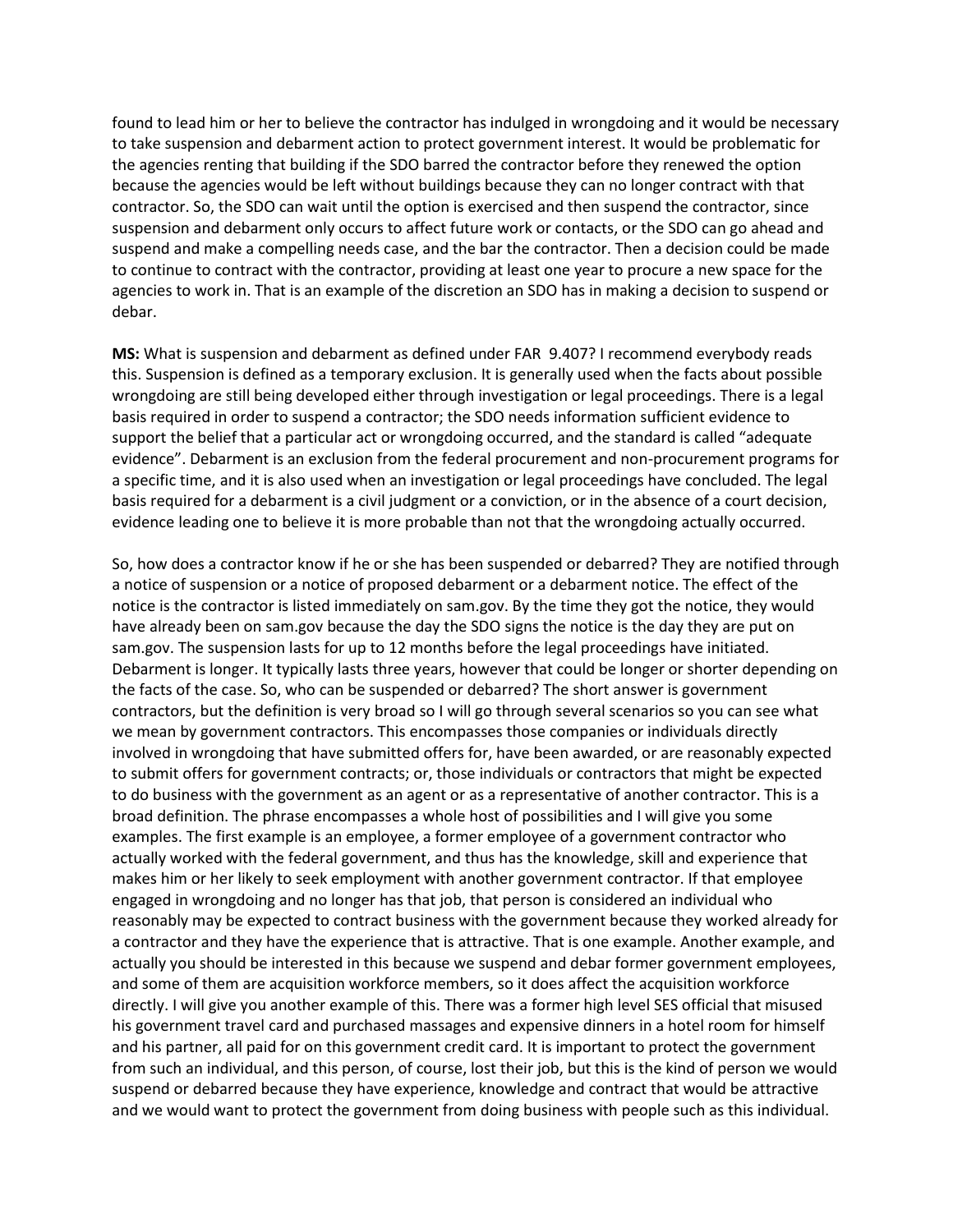Another example -- to get specific to the acquisition workforce, they can definitely be suspended or debarred. There are specific reasons that apply that I will highlight. If a contracting officer abuses his or her warrant, or if anybody in the acquisition workforce discloses procurement-sensitive information, or they misused government property, or they stole gas cards. For GSA, this is a common issue because GSA issues gas cards and people steal them all the time. We have examples of federal government employees who use the gas card, especially in times when gas prices are high, go to the gas station, line up people to buy gas, paying them cash at a lower amount, a lower amount than they would have paid had they paid their own money, and that is how they make money. We generally do not suspend or debarred current government and please because typically whatever action we are looking at that leads to this cause for suspension and debarment tends to have resulted in employment termination anyway. It is very hard to suspend or debar a contracting officer if they are currently working because they really could not do their job. That is why we wait until after there is employment action taken. Another category of individuals that we suspend and debar are formally elected public officials. Although there is no direct nexus between former elected officials to contracting or any particular agency, because this is a position of public trust and any action that leads to this consideration is most likely a violation of the public trust, we think it is important to protect the government from these sorts of individuals. Again, they have the contacts, experience that would make them attractive to a government contractor and we do not want them to become a representative.

So, let's continue with who can be suspended or debarred. Other companies or individuals that are not directly involved in wrongdoing can also be suspended or debarred. We do that through two methods. One is affiliation, and the other is imputations. Let me explain affiliation. It is defined as business concerns or organizations or individuals, who are affiliated directly or indirectly – if one controls or has power to control the other, or a third party controls that has the power to control both. So, the other means of suspending or the debarment of a contractor that is not directly associated with the wrongdoing is through imputation, as I stated before. The first example of imputation -- first, let me define imputation. Imputation as defined by far 9.406-5 is the fraudulent, criminal or seriously improper conduct of any officer, director, shareholder, partner, employee, or other individual associated with a contractor may be imputed to the contractor when the conduct occurred in connection with the individual's performance of duties for or on behalf of the contractor, or with the contractor's knowledge, approval or acquiescence. Let me explain. Say we have a guy called Bob and he was convicted for disclosing procurement-sensitive information on a bid that he was doing for his IT company. Bob's conviction can be imputed to the IT company because his actions occurred in connection with performance of his duties for his IT company. So, that is an example of imputation. The second example, which is defined as the fraudulent, criminal or other seriously improper conduct of a contractor may be imputed to any officer, director, shareholder, partner, employee, or other individual associated with the contractor who participated in, knew of, or had reason to know of the contractor's conduct. If Bob's company is proposed for debarment, Suzy, the top contracting officer who knew of this and said nothing about it and knew the company would benefit, she would be eligible for suspension or debarment based on imputation because as an officer of the company she knew, should have known, or had reason to know of this. The third example of imputation as defined by FAR 9.406-5 is the fraudulent, criminal , or other seriously improper conduct of one contractor participating in a joint venture or similar arrangement may be imputed to participate in contractors if the conduct occurred for or on behalf of the joint venture or similar arrangement with the knowledge, approval or acquiescence of these contractors. Let's say Bob's company enters a joint venture with another company that distributes hardware to the government, and the other company has been providing counterfeit hardware to the government. Bob's IT company knows this and fails to report it. The other company is indicted and suspended from contracting with the government. That suspension might be imputed to Bob's IT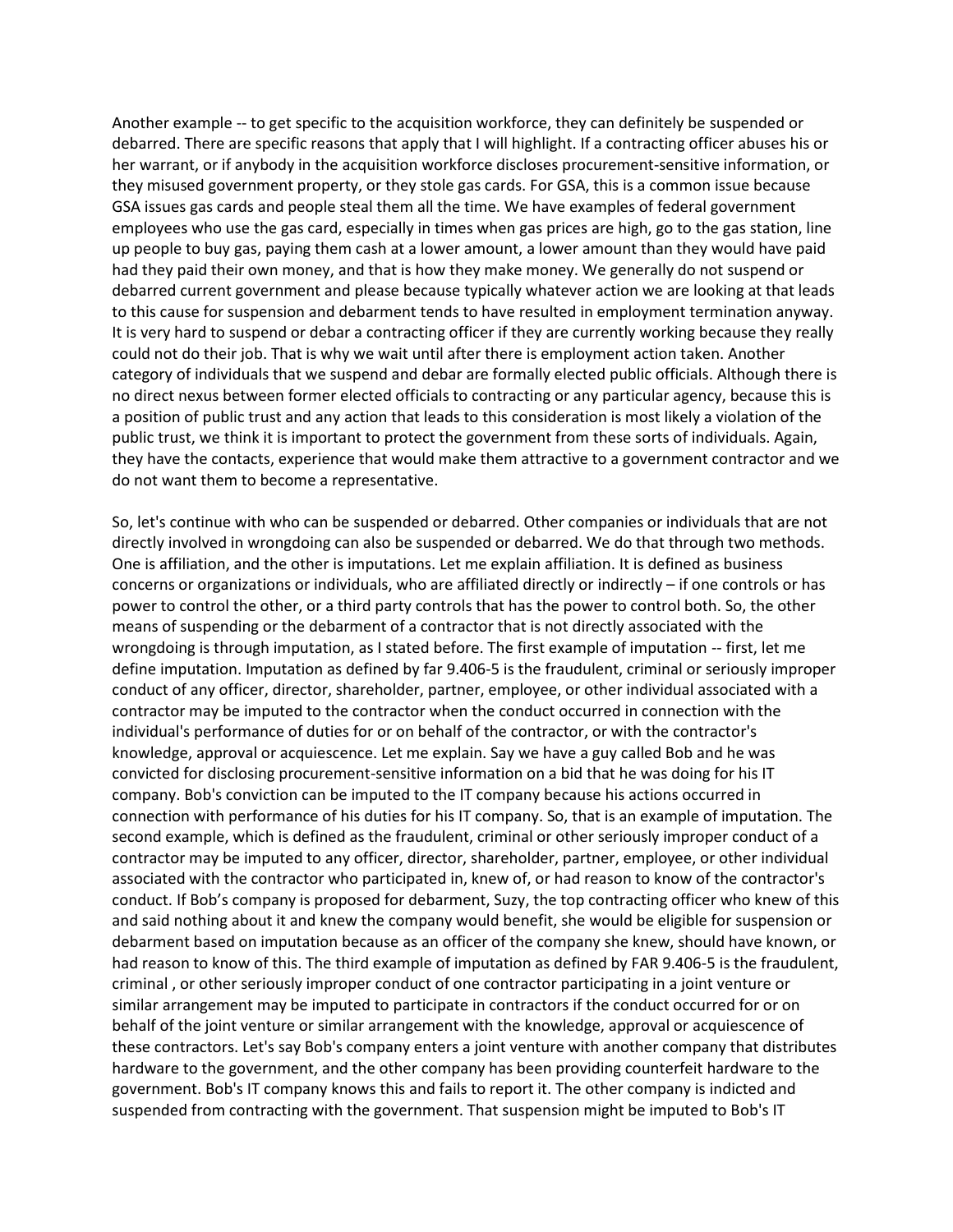company based on the joint venture and his company's knowledge of the actions of the other company. That is imputation.

So, what are the causes for suspension and debarment? There are several outlined in the FAR. They are numerous, and we will highlight a few. One cause is a conviction or civil judgment for committing fraud or a criminal offense in connection with obtaining, attempting to obtain, or performing a public contract. So, Bob's company, the example I gave before of Bob's conviction for revealing procurementsensitive information is an example of such a cause. Another reason is for violating antitrust statutes, commission of embezzlement, forgery, bribery, falsification, the destruction of records, false statements, tax evasion, violating federal tax laws and receiving stolen property. Also, you can be suspended for using "Made in America" inscriptions on items that are not made in America. In addition, you can be suspended or debarred for committing offenses that indicate a lack of business integrity or business honesty that directly affects the contractor's responsibility. Also, violation of the drug-free workplace act, failure to perform on contracts, or having a history of failure to perform -- this area is a particular area in which the acquisition workforce could be really helpful and partner with suspension and debarment because it is very difficult to know whether or not a contractor is performing or not performing on their contract. The contract -- the contracting officer has knowledge of that, so if there is no documentation of performance being done, or failure to perform, or a history of failure to perform, we are never going to be able to get this sort of poor performance to our attention. This is one way the acquisition workforce can really help with preventing fraud, waste and abuse by reporting these instances of poor performance or failure to perform either to the inspector general's office, or to your suspension and debarment division. Other causes include unfair trade practices and being delinquent on federal taxes in excess of \$3000. Another big cause is a failure of a contractor to disclose after a certain time credible evidence of violations of certain criminal laws, the Civil False Claims Act, or significant overpayments on contracts. Failure to comply with the Immigration and Nationality Act is also a cause for suspension or debarment. Finally, the last cause is broad -- any other cause serious or compelling in nature that affects the present responsibility of the contractor or subcontractor. These are not cases that have been through court, but we have enough facts to support this position that it is so serious and compelling that we do not want to do business with that particular contractor or individual.

So, the causes for suspension and debarment can be judicially-based or fact-based. So, where do we get these facts? These issues are brought to the suspension and debarment officials' attention through the Office of Inspector General's contract audits. Or sometimes, the Office of Inspector General conducts their own investigation, or sometimes contractors themselves come in and disclose information to the OIG or the suspension and debarment official. The SDO does not hear about these actions directly very often, and we would wish the acquisition workforce would be more proactive in reporting violations because that really helps us to control fraud, waste and abuse. It is also important to note that the cause for such suspension does not have to relate to work on a federal government contract. In the examples I gave with Bob, the IT company, if Bob went off and stole something from somewhere that had nothing to do with his work, the suspension or debarment could happen even still because he is a federal government contractor and shows a lack of business honesty and integrity, and we do not want to do business with individuals who we consider to lack those qualities.

So, when a contractor gets a notice that they might be suspended or debarred, they actually get an opportunity to respond to that action. So, the notice lets them know that they have 30 days to respond and submit information were supporting documents in opposition to the action, and the contractor has the right to obtain the administrative record upon which the suspension and debarment is based.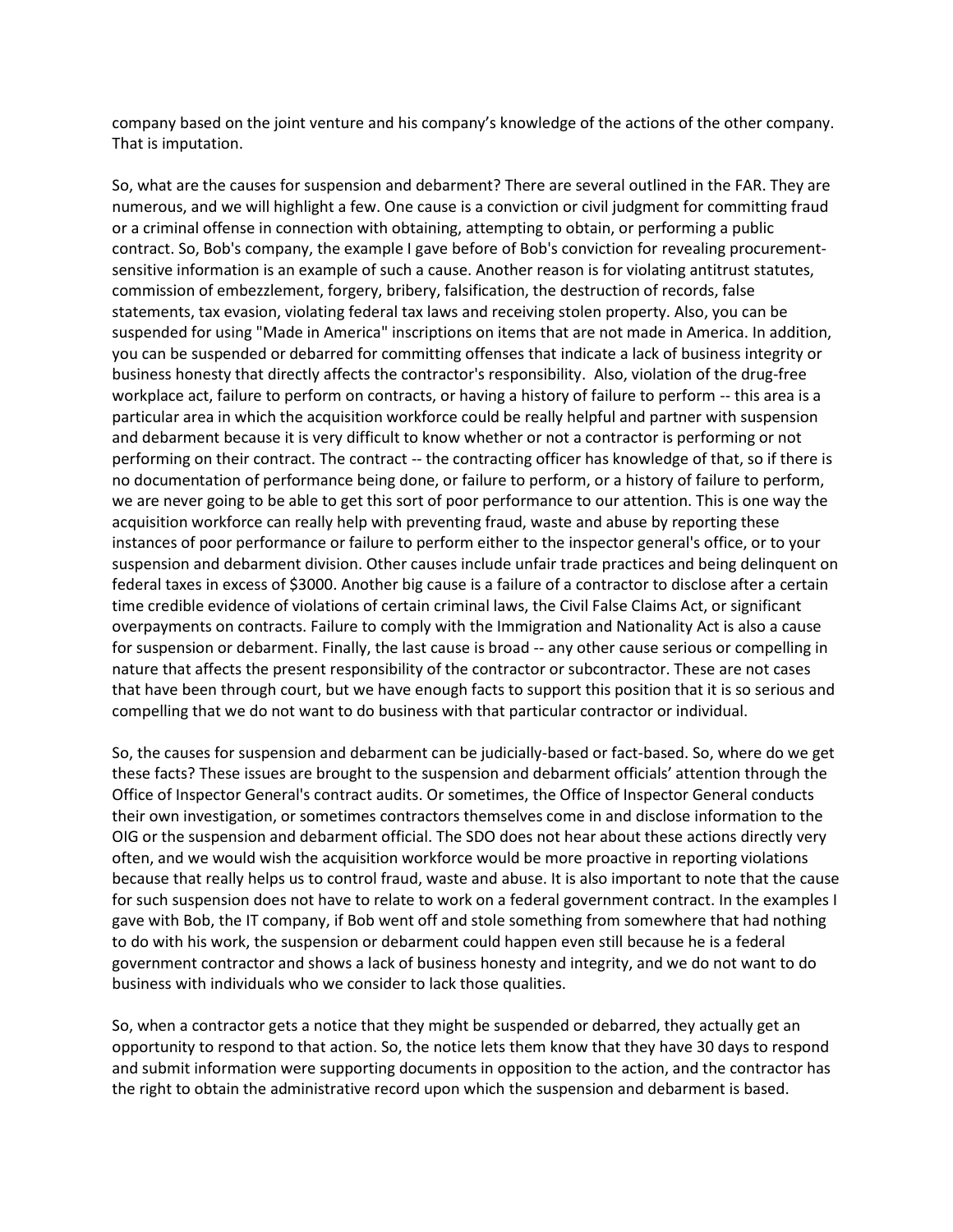Generally, that is the report we get from the office of inspector general, and the contractor might respond on their own with the assistance of legal counsel.

If a contractor is going to oppose a suspension or debarment the contractor must demonstrate to the satisfaction of the suspension and debarment official the contractor is presently responsible. That leads us to what "present responsibility" is. Present responsibility is distinct from the FAR 9.1 responsibility determination that contracting officers generally make. In that instance, the contracting officers are tracking the financial responsibility of the contractor, the ability of the contractor to perform-- that kind of stuff. That is not the "present responsibility" that the SDO is looking at. They are looking at the action from a holistic point of view, that there was misconduct, and the SDO is attempting to understand that misconduct, saying to himself or herself, that despite the misconduct, is the contractor now presently responsible? The word present is important because the act might have occurred three years ago and at that time there were circumstances that led to the act. It could be that in the time the contractor comes before the SDO, a lot of actions have been taken to prevent or correct what has happened. That is where the SDO looks to see where we are today, what is your status. So, there might have been misconduct, but that alone does not guarantee that you are not responsible. That is what the SDO is looking at, whether the contractor can be trusted to perform in accordance with contract performance in the law. So, what the inquiry focuses on is the perceived ability of a contractor to contract with the government in a responsible manner.

The SDO's inquiry is mostly focused on the contractor's honesty, integrity, competence, and any other key specific features. When a contractor comes in front of an SDO to ask him or her to reconsider his or her decision to impose a debarment or suspension, the contractor needs to prove certain things. FAR 9.406 lays out certain mitigating factors. I will not go through all the details as you will have copies of the slides, but most of these mitigating factors in the FAR are applying to most of the companies and very few to individuals. One of the things that will count in your favor to mitigate the risk of you being not responsible is what standards of conduct, if any, does the company have, or did the company had at the time that the wrongdoing occurred? Another thing is the SDO looks at whether or not the contractor voluntarily disclosed this bad action or wrongdoing before they actually were found out. If that factor counts in terms of mitigating against suspension and debarment. If a bad act occurred, did the company conduct an internal investigation? What were the circumstances? What was the result? Generally, the suspension and debarment official will ask for those results. The fourth mitigating factor is full cooperation. If there is an investigation, did the contractor cooperate? The more cooperative contractor is, then it can likely count in favor when you ask for the decision to suspend or debarred to be lifted. If there are costs or fines associated, was restitution made for whatever was done wrong? Finally, if there was an employee that did something wrong that led to the action, what happened to the employee? Was the employee disciplined or terminated? If the employee is still working there, doing the same thing, that is a sure sign the contractor is not on his way to being presently responsible. What if no immediate actions were implemented since the bad action? What have you done either as an individual or a company to alleviate this? For a company, has there been ethics training, or as an individual have you gone through ethical training to understand how it is to behave ethically? Has there been adequate time passed between the bad act and the present that you are in front of the suspension and debarment official? Some of these practices are so ingrained in company business that they do not even know that it is wrong anymore so if an action happens and you are suspended or debarred and you say you are changing and do not do that anymore -- it does not happen overnight. We know it takes time to change , so generally speaking we like to give some time to make sure the company has learned what it is to be ethical before we would lift a suspension or debarment action. Finally, management recognition of the problem is the last mitigating factor. This is a big deal because a lot of people come in, especially with attorneys who do not understand the process, the attorneys believe they cannot admit to doing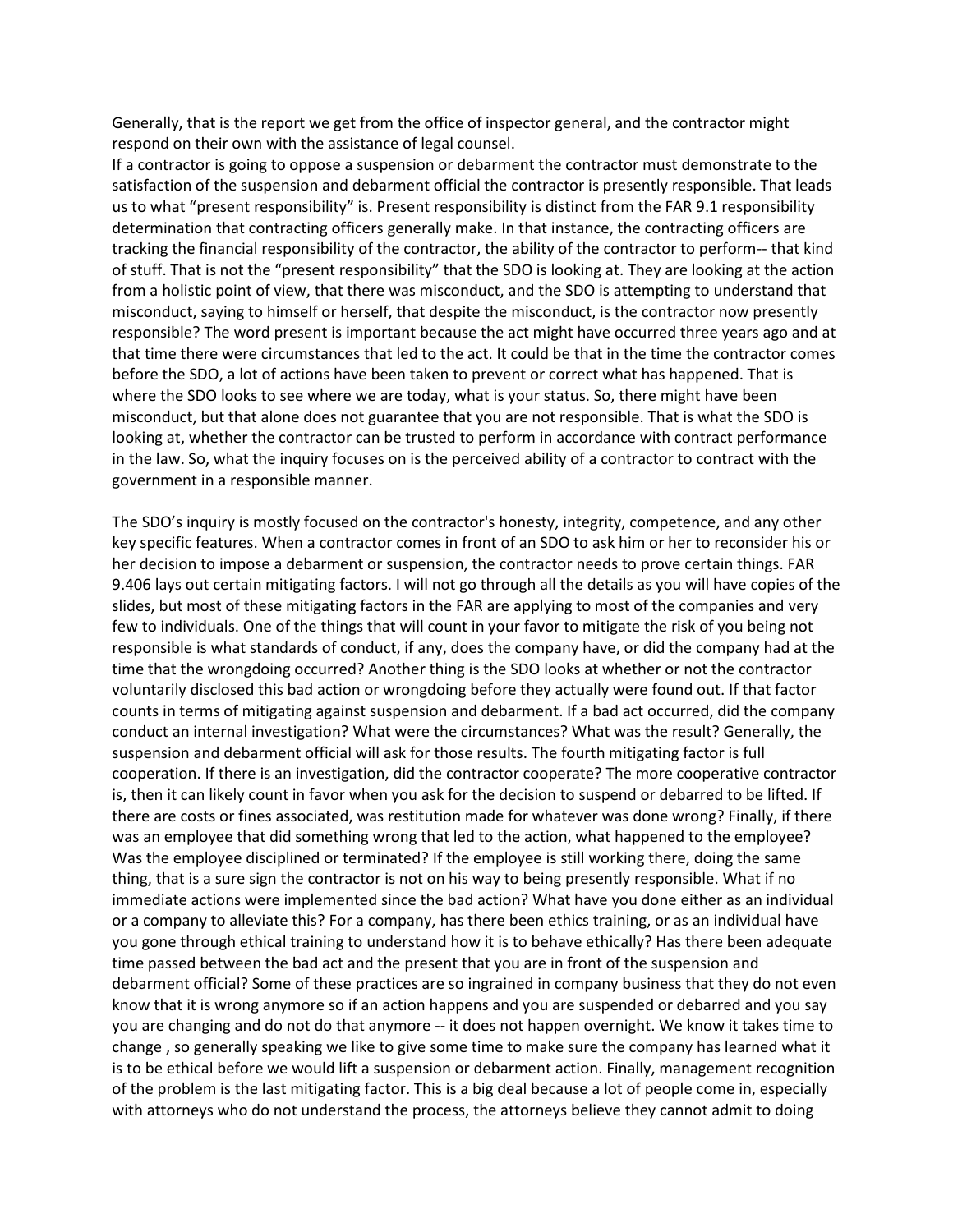anything wrong because they think they are in a criminal court proceeding, and an admission of anything wrong is an admission of guilt. Quite the opposite here. If you cannot admit something was wrong, there is no way you can fix it. If you cannot fix it, it is going to occur again, so it is very important that the management or the person recognizes what was done wrong and could then say this is what happened, this is how we will fix it and why it will never happen again. Those are the factors we look at to determine whether or not we will change decisions about suspending or debarred in a contractor. If they do make a convincing case, the SDO can remove the suspension and debarment, which means they are taken off of the sam.gov list. It is important to realize that when you look on sam.gov, you should look under current and active exclusions, not go into the archives or inactive exclusions. Danielle will touch on that later.

What are the effects of suspension and debarment on contractors? They are pretty drastic. Nobody wants this. We do not take these actions lightly. That is why we make sure we have met the evidence standards before we suspend or debarred. It is important to know that contractors that are excluded from doing business with the government cannot receive a contract unless there is a compelling reason for such action. They cannot serve as a subcontractor on a federal government contract, and they cannot conduct business with a government as agents or representatives of contractors. They cannot act as individual authorities. Any submissions from contractors must be rejected unless a compelling needs determination is made. Proposals, quotations or offers submitted by excluded contractors shall not be evaluated for an award, or included in a competitive range, nor shall discussions be conducted with ineligible offerors. It is important to note that suspension and debarment applies to future work, not past work. If the contractor has a contract, you do not have to terminate the contract right then and there because they were suspended or debarred. It can go to its natural end, or the end of its natural option year. So, other effects of suspension and debarment are that the agency cannot place orders exceeding the guaranteed minimum under ID/IQ contracts, nor place orders under FSS contracts, BPA's, or ordering agreements. I get this question. If a GSA schedule a holder is debarred or suspended, the master contract does not have to be terminated. However, please understand that you cannot issue a task order of new work to them under that contract. So, in effect, eventually, they will probably not get any work anyway because there has to be a minimum dollar amount for it to continue.

There are also collateral effects of suspension and debarment that people do not think about. On a personal level, it does have a huge effect. It can ruin a business because if the majority of your businesses government contracting, you have no work left to do then, of course, damage to reputation, loss of goodwill, revenue, security clearance, specialty license. The contraction of credit and /or denial of loans. I get calls every week from institutions who are about to lend money for mortgages to somebody and they do check the sam.gov list to see if their name is important on it. Put your real estate agent or appraiser in sam.gov before you sign up with them because the lending institutions will not allow the mortgage to go through if one of these people are on the list. I have countless examples of people that have changed professions and they think it has not caught up with them, and lo and behold their name is on the list. It can have a real, personal effect on you. It is a big deal. There are also disadvantages for companies that compete for state contracts. Some states do check the federal government exclusion and debarment list to see if those companies are on the list -- and if they are, they will not award the contract.

One final note- I hope none of you ever has to go in front of a suspension and debarment official, but if you do when you are going to hire legal counsel, be sure that you hire legal counsel that does this kind of work, and understand suspension and debarment and government contracts law. It is a niche area and not everybody understands it. If you get your attorney who represented you in a criminal case, for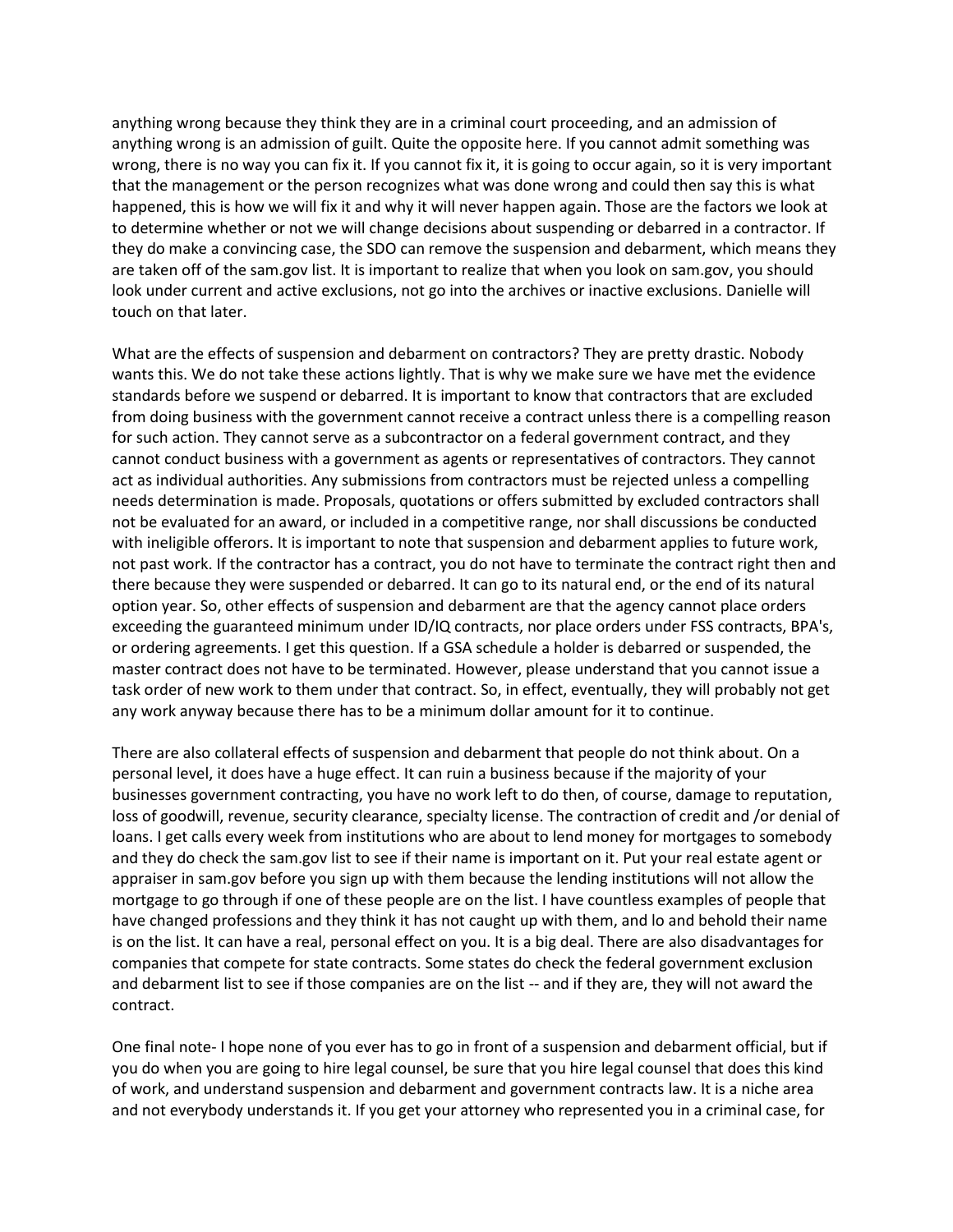example, it is a completely different kind of hearing and they do not understand that. They come in with a fighting attitude, and that does not work well. This is an administrative-type hearing. It is almost better that you come in without an attorney then to come in with an attorney who does not know how the process works because that can be detrimental. I think we have reached the end of the first session. We will be back, and then Danielle will join me.

**Danielle Muenzfeld (DM):** Hi, and welcome back. I am Danielle Muenzfeld. I will be taking you through the second half of the presentation. At the conclusion of the presentation we will have a brief break for you to send in questions and we will answer your questions -- brief break for you to send in questions and we will answer your questions. First, we will look at the contracting officer or contracting specialist's role. First, as required by the FAR, you are required to check the SAM twice, first with the opening of bids or receipt of proposals, with the requirement to reject any bid from the excluded contractor list unless compelling needs determinations are made. Second, you are required to check SAM prior to an award. Over 5000 were suspended or debarred last fiscal year. This translates to everyday new contractors being put on the exclusion list. So, a contractor, on the time they had submitted a bid or proposal, to the time that you actually go to award could have found themselves to be suspended or debarred. Taking a quick look at the System for Award Management, accessible at **[www.SAM.gov](http://www.sam.gov/)**, it is a system that combines federal current systems and a catalog of federal domestic assistance. A number of different systems are going to be coming together into SAM in a number of phases. The first phase of consolidation included the former systems known as the Excluded Parties List System (EPLS), Central Contractor Registry, otherwise known as CCR, and the Online Representations and Certifications Application, more familiar to you as ORCA, as well as the Federal Agency Registration, or FedReg. As Maria noted, take caution you are doing your said check. Take a look to see if it is an entity or exclusion, whether that is there CCR information, or if the court -- corporation is in there as an exclusion entry or both. You need to take care not to give additional work, extend options on contracts awarded to a contractor prior to their exclusion unless a compelling needs determination has been made. Document poor performance formally, as well as properly entering terminations for default into FAPIIS, which is looked at as a source of referrals. While this is a basis for argument, it is not frequently used, and we believe part of this is because data shows not all terminations are properly reported into FAPIIS.

For contracting officers and specialists it is important to follow FAR requirements. It is problematic in a suspension and debarment referral when the agency has unclean hands. These are derived from actual cases. There is a case where the agency did not properly develop requirements for a procurement, did not give measurable objectives by which contractor performance can be made. A post-award audit of the contract occurred, and the Office of the Inspector General that did this audit found the contractor did not provide value to the government. The office of the inspector general investigation side got involved referring this contractor as a possible case for suspension and debarment. The contractor, in part, attempted to defend against this audit by explaining that the government did not fully do their job and did not properly -- given the unclear if you've -- -- if you will, measures. They effectively gave the contractor the go-ahead to provide materials on a contract that was funded by recovery act dollars that were not complying with the trade agreement act. This contractor gets in trouble for using materials from a country not complying with the trade agreement act. The contractor attempted to use the contractor's acquiescence or approval as a defense. Both cases are problematic for a suspension and debarment official because it is sometimes difficult to determine if the contractor is presently responsible if they have not followed FAR requirements and next accusing the contract.

Additionally, the contracting officer or contracting officer specialist can engage with the Office of Inspector General for your agency when an issue or suspicion of wrongdoing, for example,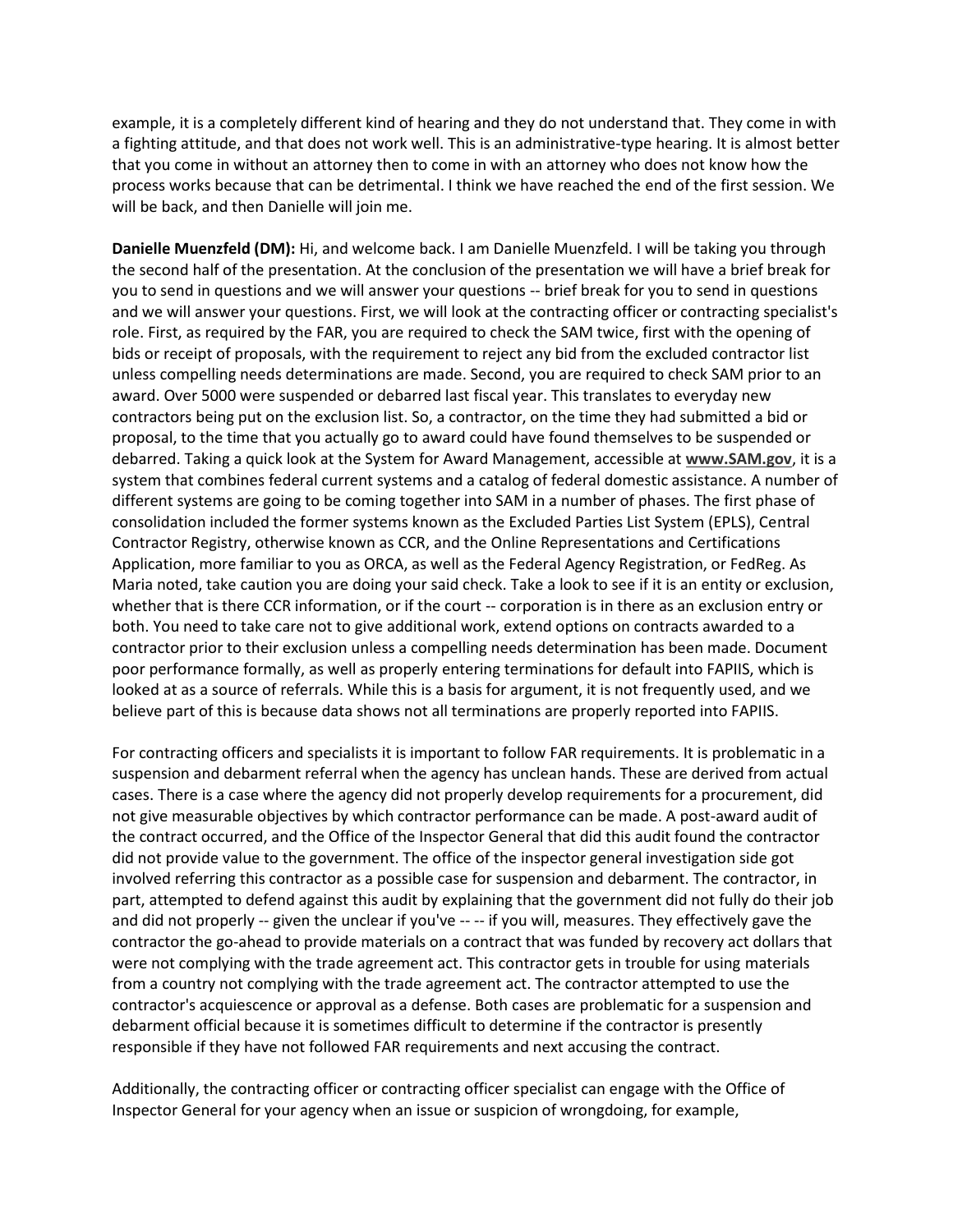overpayment, or a contractor purporting to be a woman-owned small business is not a woman-owned small business and practice, to not engage with them, to call up the office of inspector general. The overall group. There is a group the office of inspector general is part of. There is a webpage where you can find contact information for your oig if you do not know how to reach your office of inspector general, where you can engage with them and provide information. Every office of inspector general is different. There might be different ways to report, whether it is through e-mail, or another forum. Also, consulting with the suspension and debarment official for your agency for a felony convictions for your contractors. The Consolidation Appropriations Act of 2012 entered a couple new requirements. First, a prohibition to award contracts, grants, or cooperative agreements from funds from the 2012 appropriations act to corporations that have been convicted of a felony in the previous 24 months, unless the agency's SDO has made a determination no further action is necessary to protect the interests of the government. The law is poorly written. As you can see from the previous slide, an and the agency is defined as SDO. Is goes to inconsistencies in the article use. And we will talk a little bit about how this will delay the procurement process

How does the suspension and debarment process work? Note that the process talks about the civilian model. The civilian and defense sections of the government have slightly different ways to do suspension and debarment, however the core processes are the same. The differences tend to deal with differences in mission and agency structure. Taking a look at who is involved, there are a number of players in a suspension and debarment case. The office of inspector general for your agency, the acquisition workforce, a contracting officer, a contracting officer representative, and/or a contracting specialist. The suspension and debarment official, the SDO, the agency, legal counsel, and the contractor's contract -- counsel if they have chosen to retain counsel. We will walk you through how a cases initiated and processed. The initiation starts with myself receiving a report of investigation from the inspector general, information from the acquisition workforce or disclosure from a contractor. The report of investigation from the office of inspector general tends to include court documents and/or completed investigations by the inspector general into a particular matter. Second, information from the opposition workforce. This might be an e-mail or a call from a contracting officer or specialist providing information that provides details about an alleged wrongdoing doing of a contractor or subcontractor, or individuals that work for that contractor or subcontractor, on a government contract or information that goes to the integrity or honesty of that contractor, but not within the federal realm. Many contractors have both public and private sectors to their business. Finally, disclosures. There are two types that we see from contractors. First are mandatory disclosures. Under a far clause, they are required to make certain mandatory disclosures to the office of inspector general of the appropriate agency. The second type of disclosure is a voluntary disclosure -- at GSA, we have an open door policy. Contractors are encouraged to come in and preemptively disclose to this is pension and debarment official before the department of justice or the office of inspector general discloses that wrongdoing to us. Berea mentioned mitigating factors. This is one way to get credit under -- Maria mentioned mitigating factors. This is one way to get credit under mitigating factors. Evidence typically found - evidence typically found in a referral or disclosure varies depending on the type of case it is. Maria talked to judicially- based referrals, and these would include court documents, the charging document and the final disposition. Other types of disclosures that are fact-based might include information from the inspector general. That would be, for example, a report of an interview with the contractor, contractor employees, federal employees, who are aware of, or should have been aware of, the wrongdoing. Processing by the suspension and department division -- e.g. Agency does this differently. At gsa we do this by doing this -- referral. The officer makes a decision based on the referral and the memorandum, outlining different actions could -- that could be taken in the matter and then there is either a suspension letter, proposal for debarment, department notice or goes to the contractor that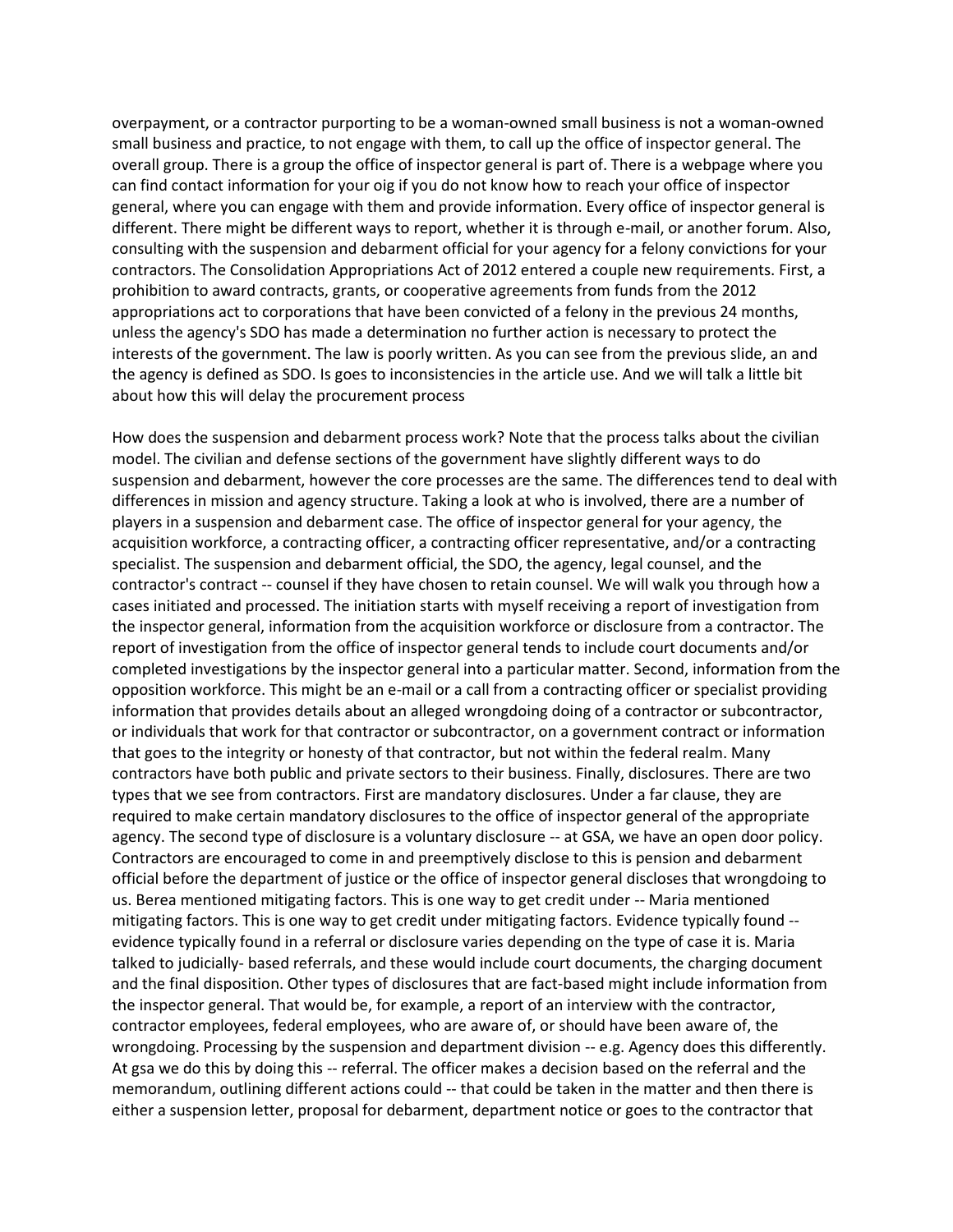contains additional information before determining whether or not to take action against that contractor. Maria mentioned contractors had the opportunity to oppose the action and explain why the contractor is presently responsible. This can be done either in writing through submission of matters in opposition, or orally through a meeting with the suspension and debarment official. We briefly touched on the interagency suspension and debarment committee, a committee comprised of individuals involved in suspension and debarment from civilian and defense agencies and federal government corporations. It is a forum for coordination of suspension and debarment efforts, and sharing best practices about suspension and debarment. Why should you care about this? It is a form in which agencies can ordinate who will take the lead on suspending or debar any contractor. Typically, contractors do more -- work with more than one agency, therefore more than one contracting officer can be affected if a contractor is suspended or debarred. It does help to alleviate the surprise factor when a contract officer goes to award a contract and finds, for example, a counterpart civilian agency has filed action against that company. Everything we have done up to now sets you up, giving you a good basis for understanding what the processes, and hopefully that will be helpful as we change gears and look at what is the role of the acquisition workforce in suspension and debarment.

**MS:** There is a prohibition of an award to a contractor convicted of a felony within the preceding 24 months or who has evaded taxes, unless an agency or the agency has made a determination it does not protect the interests of the government. People are confused by that. Unless the agency's SDO has made a determination there's no reason to protect the government by suspending or to bar and that contractor, there could be an expectation that supposedly any agency in the federal can make that determination. And all other agencies go by that decision. Or if you are saying it is the agency, the contractor will think, it is his or her agency that has to make that determination. What happens is the contracting officer thinks they have to go to the SDO and get a determination as to whether this contractor needs to be suspended before he or she can make an award. The suspension and debarment process takes months. We do not want contracting officers to delay in making awards while they're waiting on this sort of determination. That has caused some confusion. What GSA and other agencies have done, they have written deviations to this requirement, and what they have done is they have created a sheet for a certification that every contractor who bids on new contracts have to fill out decertification sheets. Which, really, what they are disclosing is if they have been convicted of a felony within the last 24 months or if they have tax delinquencies. They have to certify that. If they certify no, the contracting officer knows they should go ahead with the award. If they certify yes, the contrasting officer has to report that to the agency SDO or IG. These are the things that will cause a delay in the procurement process. I think that we have a copy of one of these certifications for the GSA version we put on line for you, but that is just something to be aware of for your agency. Need to find out if your agency has one of those.

**DM:** If we can just clarify, Maria, when would a contractor submit this?

**MS:** When the contractor is submitting their proposals. Contracting officers do have to conclude that in the solicitation documents.

**DM:** Switching gears a bit, looking at the contract and officer's role. You need to be sure you are not overstepping or boundaries as subcontracting officer. Additionally, you should encourage contractors to stay out of trouble with suspension and debarment through ethical practices. You should assist with documenting and reporting lack of contractor performance or poor contractor performance to the contracting officer. Documenting this would depend on your contract and agency regulations. All I can say is, please put it in writing. When we are going through investigations, the more it is in writing, the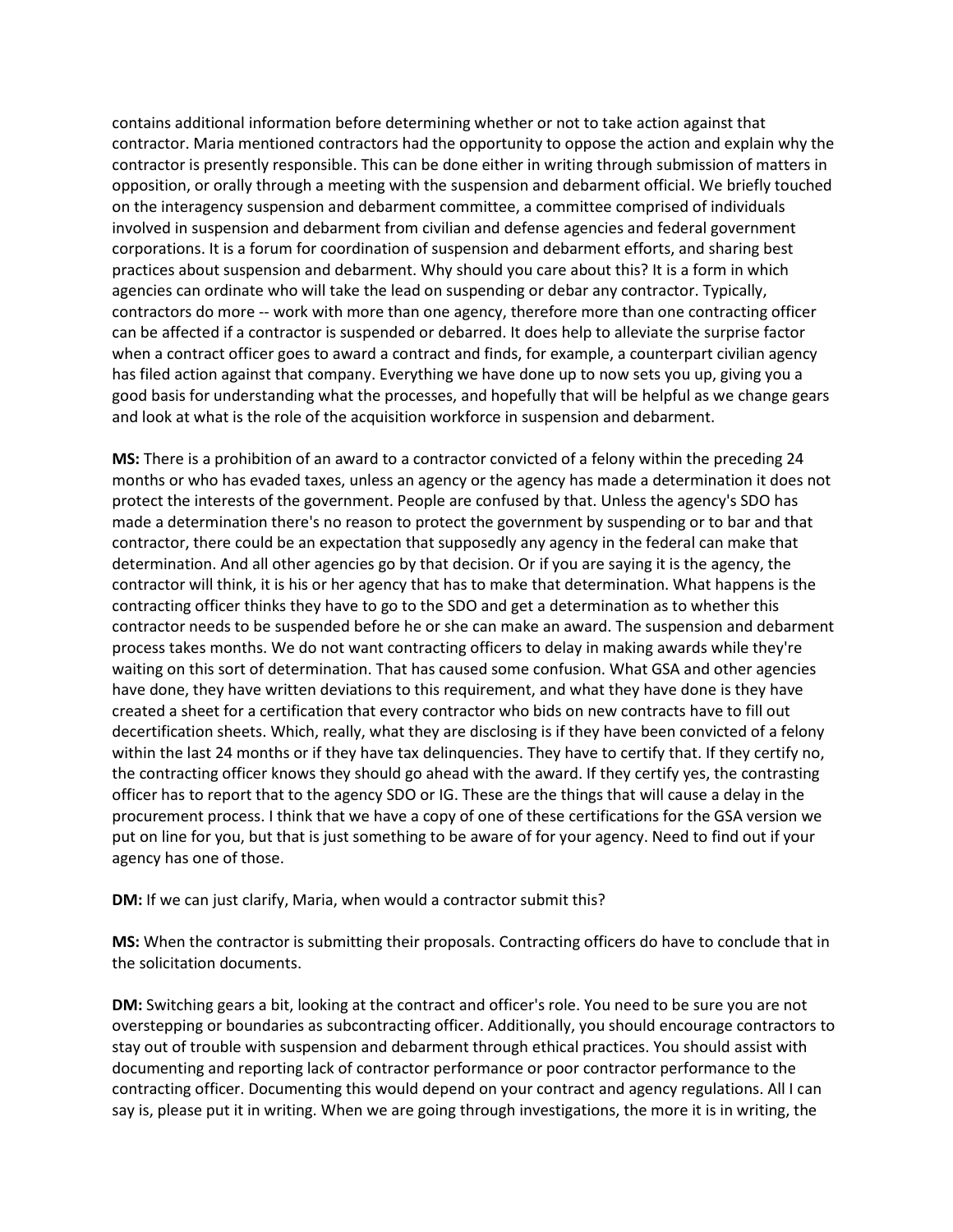more you can build a case in particular contractor is a poor performer or has ethics and compliance issues. Also, you can collaborate with the federal agency's office of the inspector general. You are given your boots on the ground. They have a unique lancet that others are not privy to, and therefore you are in a unique position. You are really there at the front line. Looking at the acquisition workforce generally, making referrals to your agency's office of the inspector general, things that you think should be considered for suspension and debarment. They can either be for the contractor generally or individuals working for the contractor. An example of the latter could be every day you come in and by the contractor employees at your government work sit on the phone and you believe they are making calls to a spouse, a family member, and you do not believe this person is in the country, or they could be in the country. You could have two different problems there. One, they are using government resources for personal use. Two, they could be doing this on time they are actually billing to the government. This would be something you would want to alert the contract an officer of this, as well as the office of the inspector general.

**MS:** Could you -- let me just clarify on that example. I do not want to cause confusion. It is not that subcontracting employee can never use of government phone. But we are taking this example from an actual case where a contract in the employee he was on the phone at like an hour or -- an hour at a time calling a foreign country. There were really high bills going on. That can go on for a long time without anybody saying anything. I do not want to cause confusion.

## **DM:** Thank you.

**DM:** Another example is if you are working with a contract that does require inspections, to make sure that you are doing inspections and reporting. Please note that alleged wrongdoing does not need to be limited to contract performance. If you find out through the express that the contractor you work with everyday has been indicted for an issue with the Securities and Exchange Commission, this could be a basis for suspension and debarment. You could report that to the inspector general or the disbarment official. Finally, communicating with the disbarment official is important if you have any questions. Similar to the office of the inspector general. We have a list of the disbarment contacts if you do not know who the office of suspension and debarment contact is at your agency. This process of suspension and debarment does help the federal government not only combat fraud, waste, and abuse, by keeping these contractors from giving future contracts, but it helps you in your day-to-day if you have someone with habitual poor performance, it does prevent them from being in the pool of eligible employees. One final slide here on that debarment is something for you to be aware of. "De facto debarment" is using means other than the official process. Using processes outside the suspension and debarment process is problematic because of due process. Contractors have the ability to present their case, to give their side of the story. Using de facto debarment, you do not as a contractor have the ability to really defend yourself. That would occur in a number of situations. One example would be a misuse of an administrative agreement in FAPalleged adaIIS agencies. The contrasting officer goes on, sees the administrative agreement. He sees the wrongdoing and says no, not going to award to them. The contractor bids again three weeks later, again goes back in his or her memory to the wrongdoing, says no, not going to award. Hear the officer is De Facto debarring the contractor. They are effectively being prohibited when there is no basis in the administrative agreement. That is not something that should be used to determine for the contracting officer to determine who should get contracts. Next, there is the inactive area of SAM. They've received new information indicating the performance is good. The injury goes into what was formerly known on EPLS as the "archives". That is now known as the inactive section. That information should not be used in making determinations. And finally, the use of statelevel suspension and debarment information. If it comes to your attention a contractor has been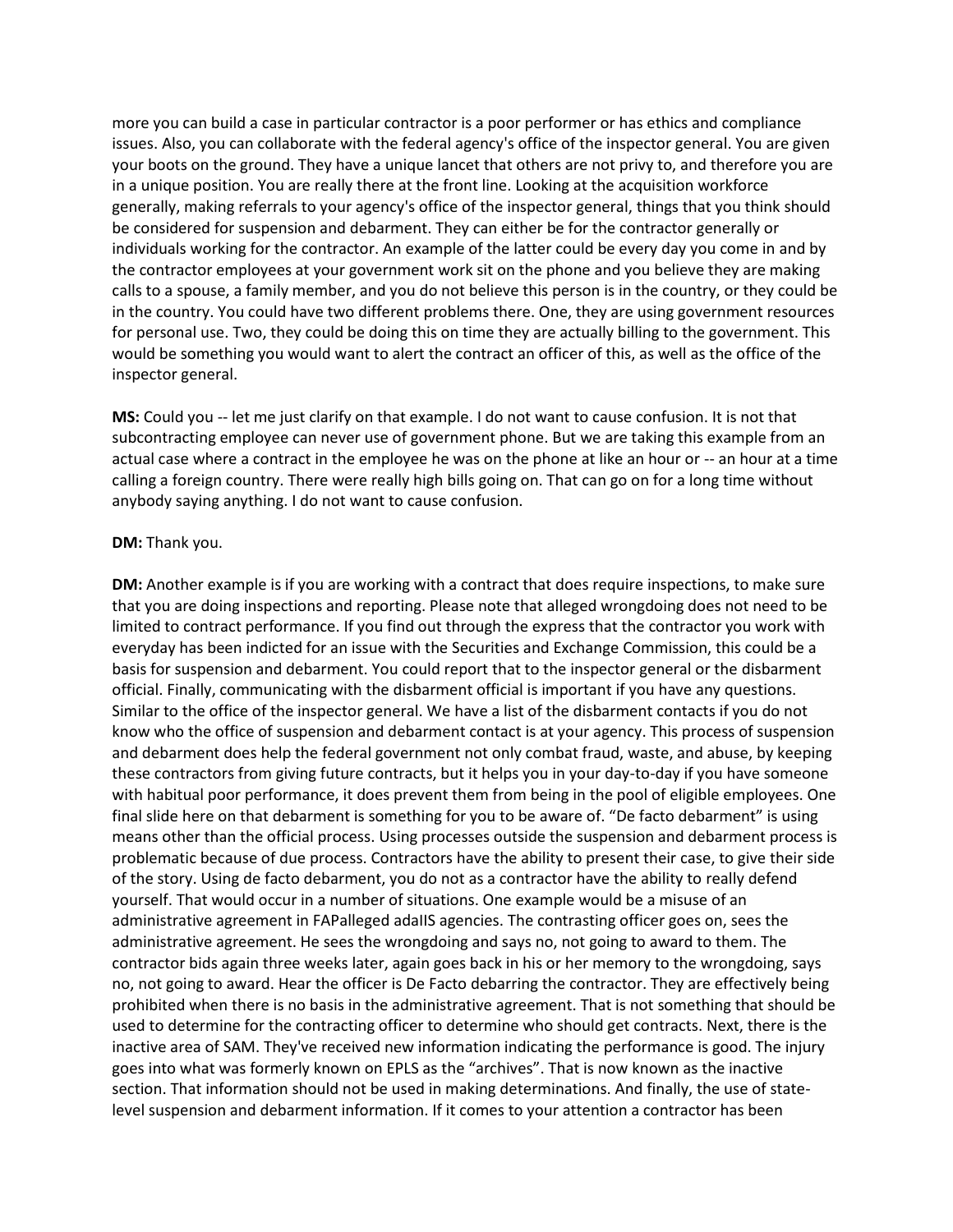suspended or debarred at the state level, it does not necessarily mean that they have been suspended or debarred at the federal level.

Important links for you. You will be able to click through these. First, the System for Award Management. Second, the interagency suspension and debarment website. The important part of this is the member link that gives you contact information for your agency's suspension and debarment official, as well as those who work in the suspension and debarment office. VEEP director's directory. This will provide you with e- mail addresses. And finally, FAR 9.4 is listed here for your reference. We will take a brief break to review questions. Thank you.

**DM:** Now we are going to get into the question and answers section. I see a number of questions asking for the meanings of acronyms. I apologize for not fully having done that before. "SDO" stands for Suspension and Debarment Official. "PFD"- Proposal for Debarment. "SAM" is the System for Award Management. In that is where the excluded contractors are listed, SAM.gov. "EPLS" stands for Excluded Parties List System. This was a previous system that housed excluded contractors. The system is no more. "ORCA" stands for Online Representation and Certification Application. And lastly, we have the Contractor Performance Assessment Reporting System, or CPARS. Let's get into questions.

**DM:** Another great question is can we debar state or local officials? Yes. Most commonly at GSA, but state or local officials can be suspended or debarred. A lot of this goes to knowledge, expertise, political associations that would make these officials likely to seek employment with a contractor that does the federal business. Next, how often the suspension take place? Suspension, as Maria noted, in FY11 actions occurred just under 1000 times. It tends to occur a little bit less often than proposed debarment, because suspensions' goes to the immediate need and there is a higher burden on suspension. I found the definitions of affiliations hard to understand. Can you reinterpreting it? With the affiliation, the base idea to understand is that affiliation centers around control. A lot of times in my experience with suspension and debarment I have seen it be a situation where one gentleman or woman has the ability to control five or six other businesses. You are concerned with the affiliation this one gentleman or woman is going to get with company A and transfer the operations to company B. We are looking to the short circuit that process and prevent the person from transferring from one company they control operations to another. Similarly, a third-party controls or has the power to control the entities. If the contractor on company a does not have the supply programs, that individual him or herself as not have good ethics, likely these problems are repeating throughout the other companies, which is another problem. You do want to protect the government from all the businesses, not just the one. Finally, I will turn this back over to Maria. Where do subcontractors fit in? I apologize we neglected to tease out that part of the FAR. Some subcontractors can be suspended or debarred.

How long does it typically take to suspend a contractor? Is there a backlog of requests? It varies agency by agency. Typically on the quicker side, because we have our rigorous process, typically it takes about - what would you say, two to three months?

**MS:** We have agencies where the office's legal counsel are processing suspension and debarment. It can take about a month for suspension.

**DM:** Right, that is true. About a month. And they have notices. Yes, I guess about a month, two weeks if there is an extreme case. That would be the quickest. That is not the typical cycle. It go -- it can go from there to a few years.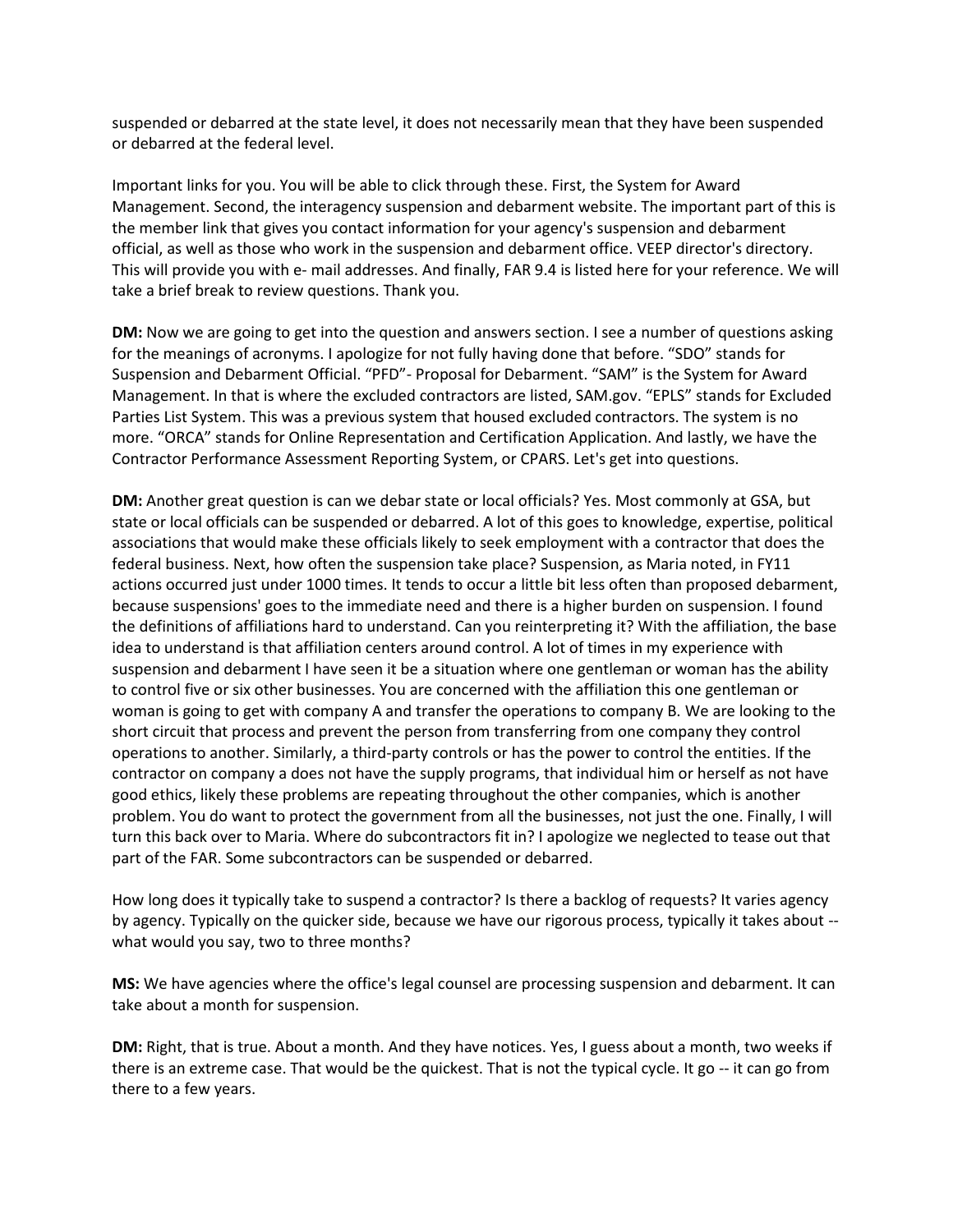**MS:** A few years. If you are suspended, there are contractors that have been suspended since 2010 because the cases are ongoing because of litigation.

**MS:** Right. So, it or procedures are ongoing, it could be going on for a while -- so if court procedures are ongoing, it could be going on for a while.

Should we look at the archives for past performance before a contract in an award? I would think not. This may be giving information to the contractor that is not really relevant to the eligibility to contract with the government right now. In assessing past performance, someone being listed on SAM does not necessarily mean it was poor performance that caused them to be listed on SAM. You do not want to assume that that was the reason they were suspended or debarred. There are other reasons someone could be suspended or debarred. The best practice is not to use the archives to make any decisions regarding a contractor.

The next question – all bids should be checked in SAM? Whose responsibility is it, the CO or the COR?

**MS:** Yes, you do need to check and see if the contractor is listed there. It is the Contracting Officer's responsibility. This should be done literally immediately before an award. Not two days before, three days before. People can get on the list in that short a time. It is the contracting officer's responsibility to check that.

A couple more questions and we are done. In SAM, should we search for a company by their company name or key individual names to determine if they are the barred or suspended? The answer is both. If it is a company, you search by the company name. If it is a small company, and the owner may be the one suspended or debarred, then definitely search by that name, too. To be safe, I would search for both. If you have a principal's name, I would search by that. I would search anyway I can find it, because you really do not want to award. As a contracting officer coming you do not want to award a contract to a suspended or debarred contractor. Search anywhere that you can to find the information.

There's a question about how can debarred contractors be reinstated? There's nothing that they literally have to do. The name drops to the archive and it is not there anymore. As long is the name is not there anymore in the active system, there's nothing physically they have to do to get reinstated.

Next question -- are you allowed to exercise an option? No. That comes with new work, and it is expressly forbid according to the FAR unless a compelling needs determination has been made by the agency head.

When a contractor is noticed, does the co also get noticed?

**MS:** Normally, no -- not necessarily. It does happen in a few agencies. I know in certain agencies when a contractor who contracts with a particular agency is suspended or debarred, the office will send out the actual notice or the letter to the contrasting environments. "please note that such and such has been debarred from federal contracts." if we know there is a construction contractor who has been debarred, we send that letter to the heads of public building services, and that gets booted up. But not every notice or contractor is going to know -- you just cannot point to know every contractor that has been suspended or debarred. Generally if it is a large contractor, if it is one that has quite a bit of business with the agency, the agency disseminates the information to the contract thing work force.

**MS:** We ensure that the appropriate agencies are kept aware.